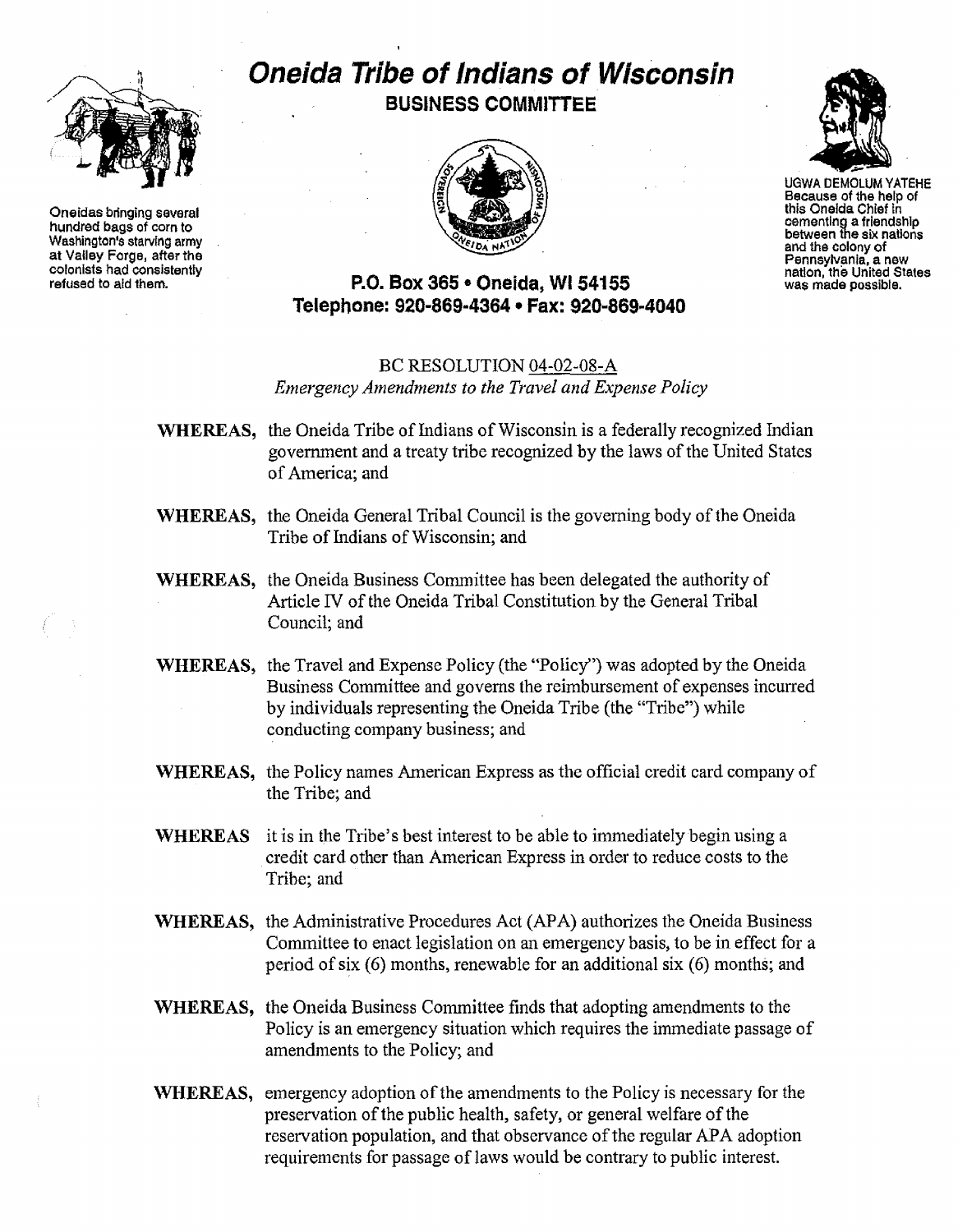NOW THEREFORE BE IT RESOLVED, that the following amendments to the Travel and Expense Policy are adopted on an emergency basis:

#### Article XI. Credit Cards

11-1. American Express is the official credit card company for the Oneida Tribe of Indians of Wisconsin and the credit eard The Corporate Credit Card is to be utilized for official business travel only.

11-2. Applicants must travel a least 5 times per year to qualify for the Corporate Credit Card.

11-3. These eThe Corporate Credit Cards will be issued in the name of each traveler and the Oneida Tribe. Applications will be made through the Travel Coordinator-on American Express applications. 11-4. Each individual will be required to sign an Agreement form stating that they will be responsible for the account that is in their name, and will support all charges made to that eCorporate Credit Card with proper receipts. 11-5. Cash advances on the eCorporate Credit eCard cannot be madeare not allowable.  $11 - 6$ .

a. Questionable Costs.

3. The traveler will have use of the eCorporate eCredit eCard suspended until questionable expenses are reviewed by the appropriate authorities.

b. Misuse of Corporate Credit Card.

 $3<sub>1</sub>$ 

A. Remove the traveler from company-sponsored payment privileges such as charge eCorporate Credit Cards, Travel Authorizations, etc.

#### 11-7. Travel Coordinator-\_s Responsibilities.

a. The Corporate Credit Cards will be kept in the Travel Coordinator-s office in a safe and must be signed out on the Sign Out form. When the traveler is going out of town for more than one full 24 hour day, the eCorporate Credit Cards must be turned in with the receipts the following working day of his/her return. b. Applications and Agreement forms will be kept in the Travel Coordinator-s office.

c. Reconciliations and payment to American ExpressCredit Card Company is the responsibility of the Travel Coordinator-s office and the Accounting Department. The American Express bill arrives on the 15<sup>th</sup> of every month and must be reconciled and paid by the end of the month.

11-8. Card Member-s Responsibilities.

a. It is the responsibility of each card member to send copies of all eCorporate Credit eCard charges, including food charges, and expense vouchers to the Travel Coordinator-s office within two  $(2)$  days of return of travel.

b. Card members must submit the Corporate Credit card back to the Travel Office within two (2) days of return of travel.

11-10. For any receipts that show up on the American ExpressCorporate Credit Card bill that are not on the expense voucher, the total charge must be reimbursed to the Oneida Tribe